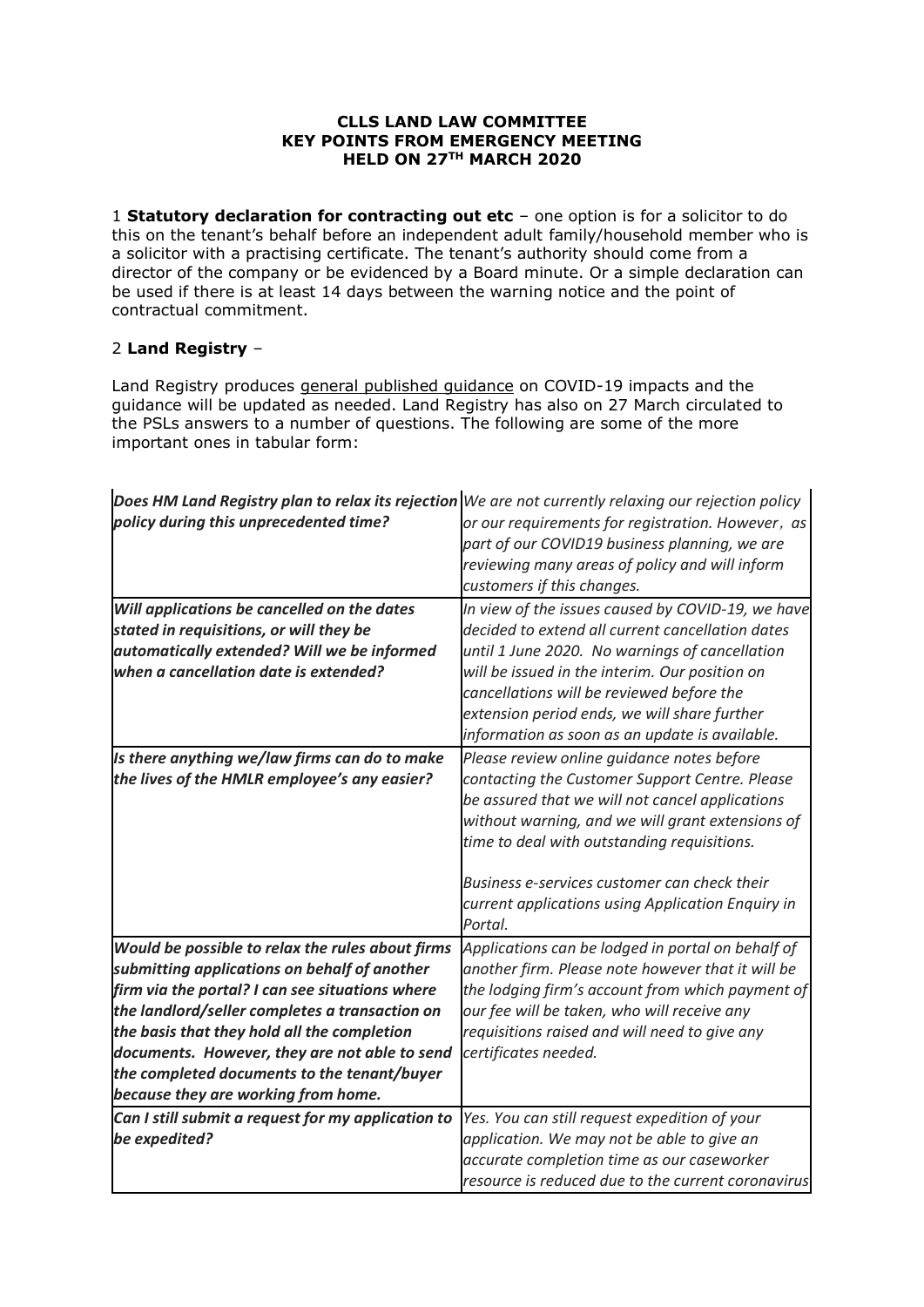|                                                                                    | (COVID-19) situation, but we will aim to process<br>your application as a priority.                                                                                                                                                                                                                                                                                                                                                                                                                                                                                                                                                                                                                                                                                                                                                                                                                                                                                                                                                                                                                                                                           |
|------------------------------------------------------------------------------------|---------------------------------------------------------------------------------------------------------------------------------------------------------------------------------------------------------------------------------------------------------------------------------------------------------------------------------------------------------------------------------------------------------------------------------------------------------------------------------------------------------------------------------------------------------------------------------------------------------------------------------------------------------------------------------------------------------------------------------------------------------------------------------------------------------------------------------------------------------------------------------------------------------------------------------------------------------------------------------------------------------------------------------------------------------------------------------------------------------------------------------------------------------------|
|                                                                                    | Please use the Portal Application Enquiry service<br>to make a request to expedite an application.<br>Please do not use our 'Reply to Requisition'<br>service to make these requests.                                                                                                                                                                                                                                                                                                                                                                                                                                                                                                                                                                                                                                                                                                                                                                                                                                                                                                                                                                         |
|                                                                                    |                                                                                                                                                                                                                                                                                                                                                                                                                                                                                                                                                                                                                                                                                                                                                                                                                                                                                                                                                                                                                                                                                                                                                               |
| Will HM Land Registry give more time in which<br>to respond to notices?            | Yes, where we can. If customers are concerned<br>that they will be unable to respond to notices due<br>to COVID-19 we will look favourably on any<br>request to extend or allow a further period for<br>making an objection. However, there are a<br>number of circumstances where we cannot offer<br>an extension, the most commonly encountered<br>include where:                                                                                                                                                                                                                                                                                                                                                                                                                                                                                                                                                                                                                                                                                                                                                                                           |
|                                                                                    | the relevant rule under the Land<br>Registration Rules 2003 prescribes a<br>period or a maximum period and whilst<br>this maximum period itself cannot be<br>extended, we may be able to delay<br>determining the application concerned to<br>allow for late responses. An example of<br>where we could do this would be to allow<br>for a late objection to an application for<br>the entry of a restriction (s.45(2) and<br>$r.92(9)$ ).<br>the registrar serves notice of an<br>application to cancel a caution against<br>first registration (s.18(4) and r.53) or to<br>cancel a unilateral notice (s.36(3) and<br>r.86) on the expiry of the prescribed<br>period, which cannot be extended, the<br>registrar is obliged to cancel the caution<br>or unilateral notice in the absence of an<br>objection.<br>The period for serving counter notice to<br>an application for registration as<br>proprietor by a squatter under Schedule 6<br>to the LRA 2002 cannot be extended<br>(para.3 of Sch.6 and r.189). Counter-<br>notice is ineffective once the notice period<br>has expired: paragraphs 3(2) and 4 of<br>Schedule 6. Rule 189 deals with the |
|                                                                                    | notice period for giving counter-notice: no<br>provision is made for the period to be                                                                                                                                                                                                                                                                                                                                                                                                                                                                                                                                                                                                                                                                                                                                                                                                                                                                                                                                                                                                                                                                         |
|                                                                                    | extended.                                                                                                                                                                                                                                                                                                                                                                                                                                                                                                                                                                                                                                                                                                                                                                                                                                                                                                                                                                                                                                                                                                                                                     |
|                                                                                    |                                                                                                                                                                                                                                                                                                                                                                                                                                                                                                                                                                                                                                                                                                                                                                                                                                                                                                                                                                                                                                                                                                                                                               |
| Will HMLR accept documents that have been                                          | At this time, we are only able to accept electronic                                                                                                                                                                                                                                                                                                                                                                                                                                                                                                                                                                                                                                                                                                                                                                                                                                                                                                                                                                                                                                                                                                           |
| signed electronically where it was not possible<br>to have them signed in wet ink? | signatures for digital mortgages created and                                                                                                                                                                                                                                                                                                                                                                                                                                                                                                                                                                                                                                                                                                                                                                                                                                                                                                                                                                                                                                                                                                                  |
|                                                                                    | registered under a rule 54C Notice. We are                                                                                                                                                                                                                                                                                                                                                                                                                                                                                                                                                                                                                                                                                                                                                                                                                                                                                                                                                                                                                                                                                                                    |
|                                                                                    | currently unable to put in place additional<br>arrangements to authorise electronic signatures                                                                                                                                                                                                                                                                                                                                                                                                                                                                                                                                                                                                                                                                                                                                                                                                                                                                                                                                                                                                                                                                |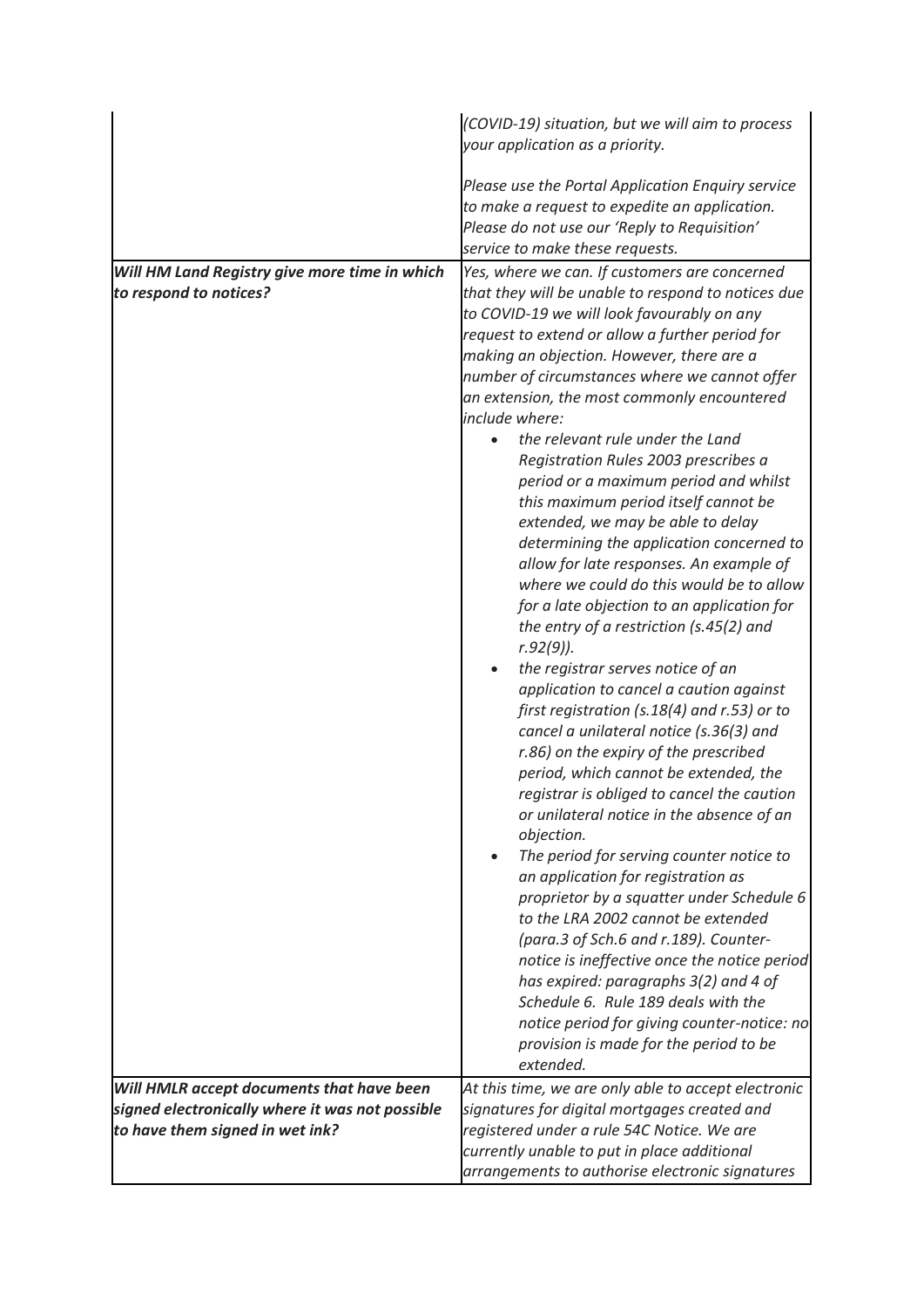|                                                                                              | for specific customers or for other dispositions.<br>However, we are liaising with key stakeholders to<br>explore other possible options. Customers will be<br>informed of any changes.                                                                                                                                                                                                                                                                                                                                                                                                                                                                                                                                                                               |
|----------------------------------------------------------------------------------------------|-----------------------------------------------------------------------------------------------------------------------------------------------------------------------------------------------------------------------------------------------------------------------------------------------------------------------------------------------------------------------------------------------------------------------------------------------------------------------------------------------------------------------------------------------------------------------------------------------------------------------------------------------------------------------------------------------------------------------------------------------------------------------|
|                                                                                              | The position set out in the ministerial statement<br>on the conclusions of the Law Commission report<br>on electronically signed deeds having legal force<br>in England and Wales has not changed. This<br>expressly excluded transfers and other registrable<br>dispositions, and conveyances and other deeds<br>triggering first registration. The Commission<br>explained in its report that section 91 of the Land<br>Registration Act 2002 "sets out a regime for the<br>registration of electronic documents which are<br>deemed to be deeds", that the regime was now<br>being implemented by land registration rules<br>"enabling electronic conveyancing for registered<br>estates and charges to take place, as and when<br>specified by HM Land Registry." |
| While we have staff working from home, we are<br>unable to scan original documents and would | All dispositionary forms must be certified, so a<br>status of 'not certified' would not be appropriate                                                                                                                                                                                                                                                                                                                                                                                                                                                                                                                                                                                                                                                                |
| therefore give them a status of 'not certified'<br>when lodging them in the eDRS service for | for registration purposes as a copy of the original<br>document is required. In this instance we would                                                                                                                                                                                                                                                                                                                                                                                                                                                                                                                                                                                                                                                                |
| registration. How would HM Land Registry deal<br>with this?                                  | raise a request for information (requisition).                                                                                                                                                                                                                                                                                                                                                                                                                                                                                                                                                                                                                                                                                                                        |
|                                                                                              | We will also accept clear photographs of original<br>documents, in place of scanned versions, provided<br>the usual certification is given.                                                                                                                                                                                                                                                                                                                                                                                                                                                                                                                                                                                                                           |

The Committee's view was that pragmatism may need to be adopted when submitting applications to Land Registry, with the hope that Land Registry responds in a similar way.

# 3 **Execution**

# *Does document have to have wet ink?*

Yes, for Land Registry – Consider the use of Power of Attorney granted by clients to partners at the law firm with processes for approval by the client of the documents and other measures designed to protect the attorney.

Practical arrangements for wet-ink execution need to be put in place. An example is Print room at law firm produces physical document and couriers it to Partner A for execution where witness (independent adult) is available. Courier waits while document is executed and then takes it to Partner B who similarly executes while courier waits. Courier then takes the document to relevant solicitor dealing with completion. This is just an example and may be impractical depending on parties' locations. Bear in mind one attorney may suffice depending on situation. Couriers clearly can also take documents to client.

Or clients may have their own specific arrangements for executing physical documents.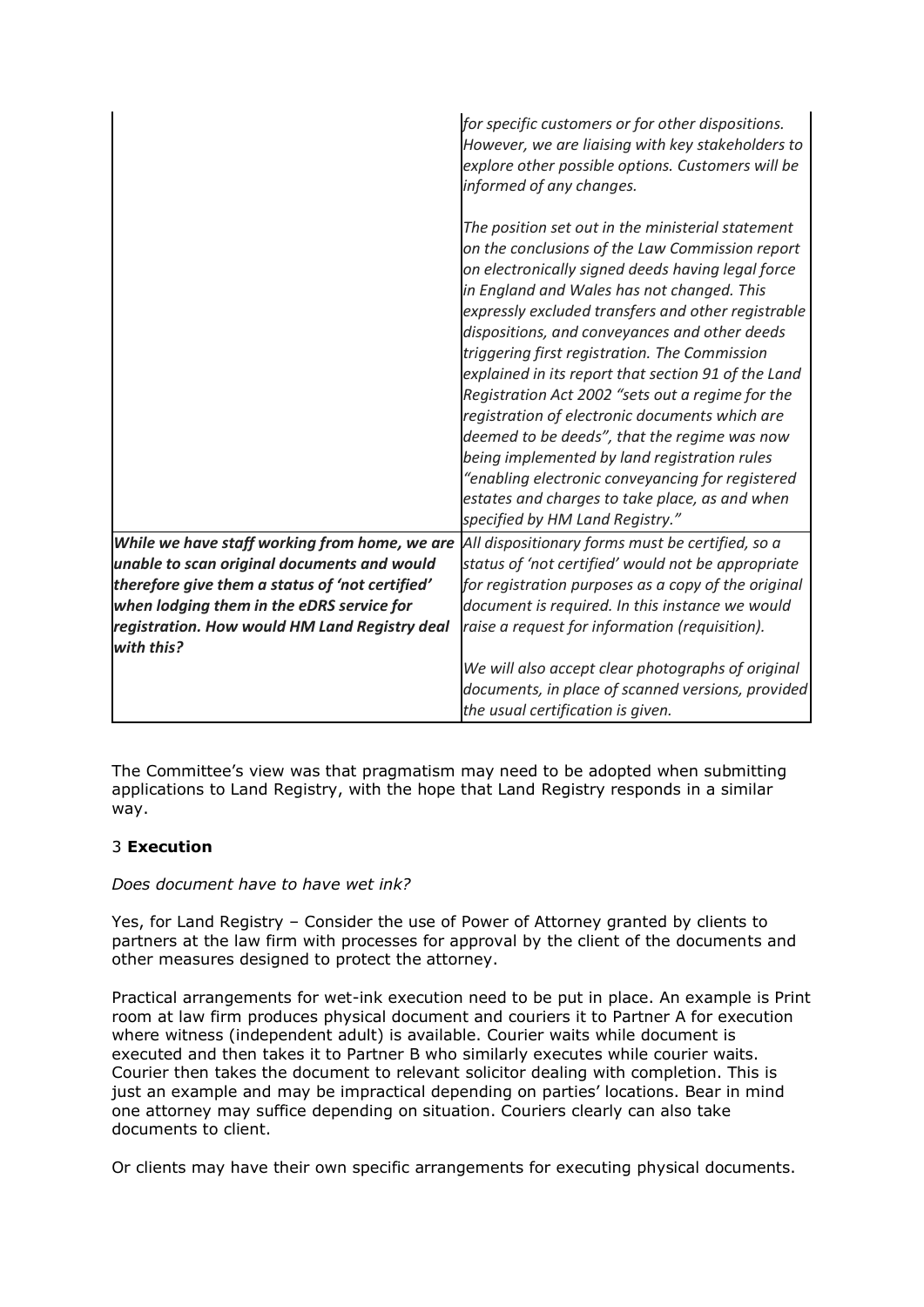#### *Alternatives to wet ink*:

*Mercury*: Photo of whole signature page can be used as an alternative to scanned signature page (if no scanner is available). Also there is the ability to insert date in a PDF using PDF Docs (or other supplier) or to type in the date where practical.

Can Mercury be used as an original? Yes. Plans are potentially an issue in practical terms and remember that plans for Land Registry have to be signed/initialled. If the solicitors cannot assemble hard copies, they can agree that will be done at a later date when the wet ink signed pages can be used (which was seen by the Committee as another duplicate). The solicitors may agree that, if the hard copy document does not arrive, the parties will commit to execute a replacement in wet-ink.

If a solicitor about to do a Land Registry Portal application does not have a wet ink original, the Land Registry application form has the option for the applying solicitor to give the following:

"we certify that this attachment is a true copy of a document which is certified by a conveyancer to be a true copy of the original".

The signing party's solicitor certifies that the PDF version it emails to the solicitor applying for registration is a true copy of the original on the basis that:

(a) when the PDF engrossment is assembled by electronically attaching the execution pages and initialled plans, this is an original document (see Mercury procedure – point 3); or

(b) when the constituent parts are assembled they form an original hard document. The constituent parts are in existence but not in the same place.

Both solicitors acknowledge this is the basis of the certification.

Firms are encouraged to adopt this approach. It should be noted that some firms will require sight (or will require another firm to have had sight) of the wet ink signed pages before they give the certificate.

Solicitors should remember to keep wet ink documents in fireproof safe/cabinet according to the firm's insurance requirements.

The City of London Law Society will petition the Land Registry on accepting the Mercury pdf completed process and e-signed documents, as an alternative to wet-ink.

# *E-signatures*

Can be used for deeds as well as documents but caution on witnessing. Not for Land Registry at the moment.

# 4 **Effect on market**

#### *Residential property*

The Government is discouraging residential completions where people are living in the property. So not problematic where there is vacant possession and, therefore, helpful for new properties, but chains might cause a problem. Removals may also cause a problem because of social distancing. Depends on circumstances. What about contractual obligations? If say the completion date is to be adjusted, the contract would need to be varied in the usual way.